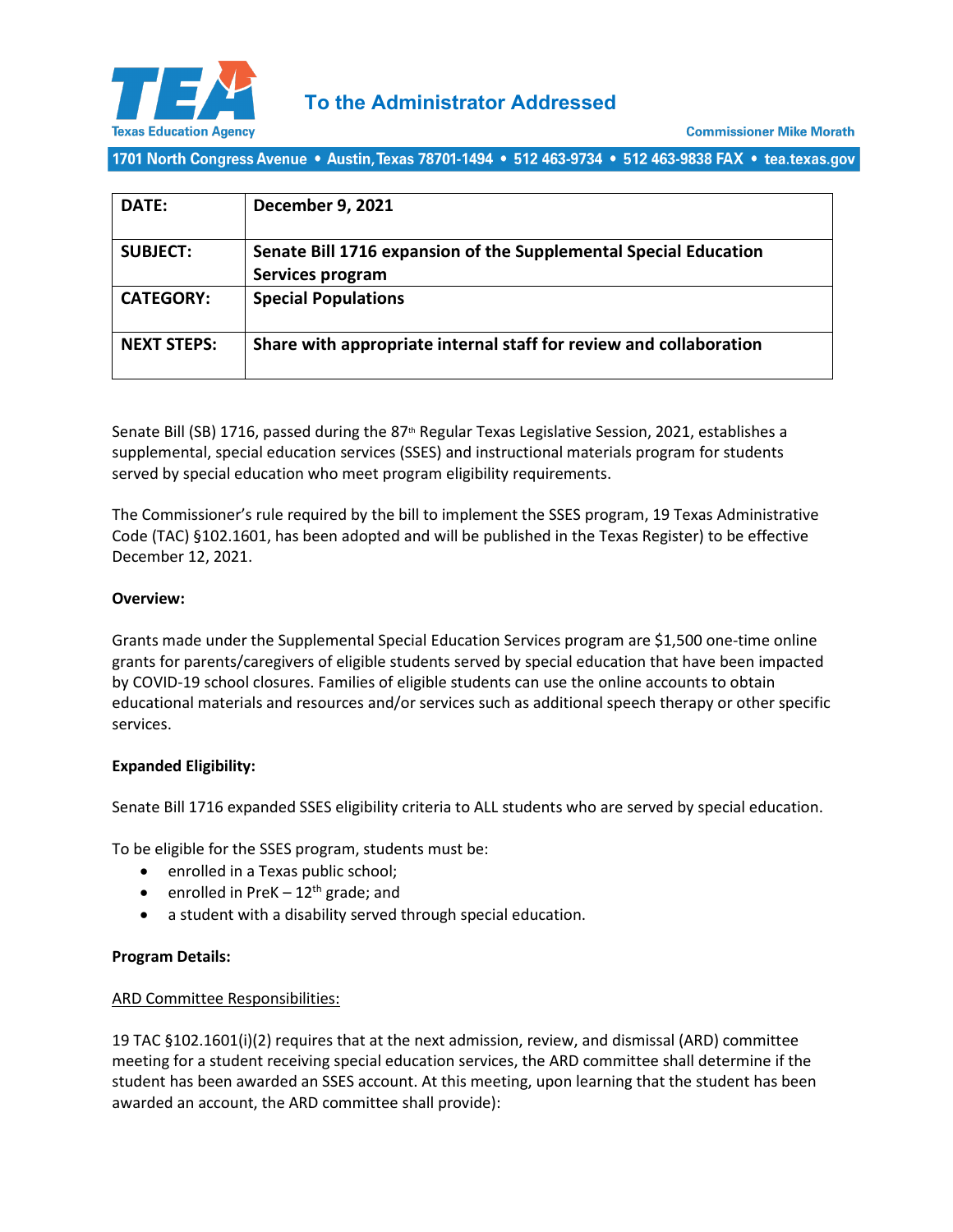- 1. information about types of goods and services that are available to the eligible student; and
- 2. instructions and resources on accessing the online accounts.

A student's ARD committee must develop each student's individualized education program (IEP), including whether any compensatory services are appropriate as a result of an inability on the part of the local educational agency (LEA) to fully implement an IEP during periods of at-home learning are appropriate, without consideration of any supplemental special education services that may be provided by the SSES program.

To assist LEAs in understanding their requirements, TEA has created the [ARD Committee Flowchart.](https://tea.texas.gov/sites/default/files/sses-flowchart-ard-committees.pdf) Additionally, to assist LEAs in complying with number 1 from above, TEA has produced optional onepage resources in **English and [Spanish](https://tea.texas.gov/sites/default/files/sses-overview-spanish.pdf)** that ARD committees could share with families. To assist LEAs in complying with number 2 from above TEA has produced an additional one-page resource i[n English](https://tea.texas.gov/sites/default/files/sses-process-sses-logo.pdf) and [Spanish.](https://tea.texas.gov/sites/default/files/spanish-sses-process-sses-logo-copy.pdf)

# LEA Responsibilities:

LEAs must notify families of the SSES program if they have not already done so**.** 19 TAC §102.1601(i)(1) requires that school districts and open-enrollment charter schools notify parents and guardians of students served by special education of the SSES program and how to apply.

TEA has produced optional customizable letters that LEAs could distribute to comply with this requirement if they have not yet done so. The letters are available as customizable PDFs in [English](https://tea.texas.gov/sites/default/files/lea-sses-sample-letter-english.pdf) and [Spanish.](https://tea.texas.gov/sites/default/files/lea-sses-sample-letter-spanish.pdf)

# Supplemental Services and Compensatory Services:

Supplemental services available to families through the SSES program are not compensatory services. Compensatory services are generally defined as educational services a student with a disability served by special education is eligible to receive in order to address the impact of learning or skills lost in situations where the student's school did not provide all of the services required by the IEP.

Supplemental services through SSES are available to support and bolster services a child is already receiving in school. Consistent with state and federal requirements, the ARD committee must *determine* whether a student needs appropriate compensatory services. Under SB 1716, the LEA must *distribute* SSES information to the student's family.

Additional information regarding compensatory services is also available on th[e TEA Recent Guidance](https://tea.texas.gov/academics/special-student-populations/special-education/recent-tea-guidance)  [section of the Special Education web page.](https://tea.texas.gov/academics/special-student-populations/special-education/recent-tea-guidance)

# **Application Timeline:**

SSES grants to families of eligible students are available on a first come, first served basis. Please note that the Texas Education Agency (TEA) cannot access the funds appropriated by the Texas Legislature for this program until January 2022; therefore, many newly eligible families will not be able to receive their account or have their application processed until that time. Additionally, some applications will not be able to be processed until early 2022, when current school year state data is available to confirm eligibility.